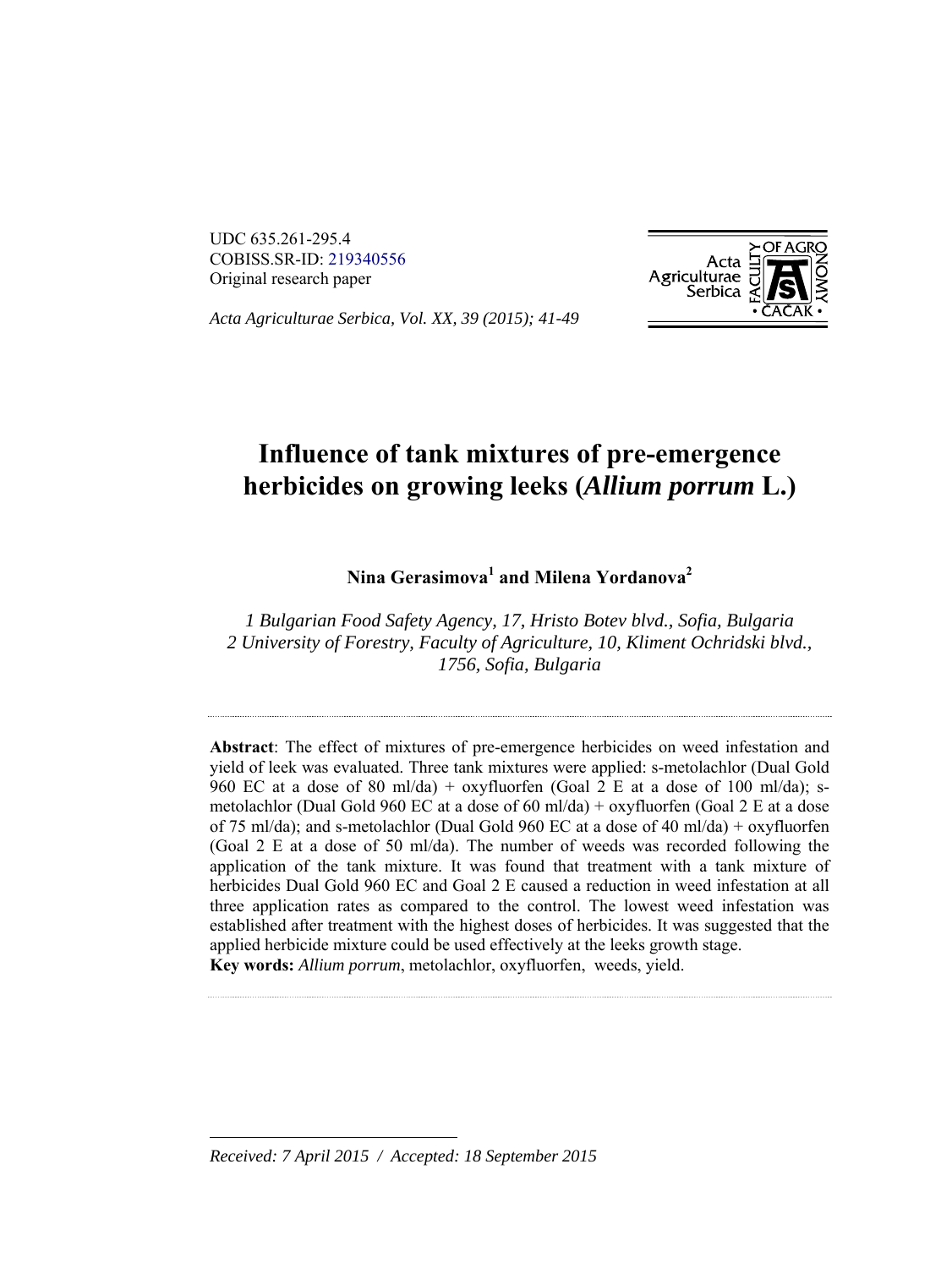#### **Introduction**

Leeks (*Allium porrum* L.) are members of the onion family, closely related to onion, garlic, shallots and chives. Leeks are grown everywhere, and they develop long succulent white stems which are used as an onion substitute in many dishes. The best place for growing leeks is in full sun; under shaded conditions, plants remain smaller with thinner stems and lower yield (Cholakov 2009).

Weeds are competitors of most vegetable crops and can reduce their yields significantly. The main annual weeds that occur on arable land under cultivation of species of the family Alliaceae are different types of amaranth, fat-hen, thornapple, pale persicaria, bristle-grass, cockspur, red finger-grass etc. Also, infestation of arable land with perennial weeds such as Johnson grass, creeping thistle and field bindweed has been observed (Tonev 2000). A significant decrease in the occurrence of annual dicotyledonous weed plants was established after prometrin or linuron spraying before planting the leek seedlings (Fetvadzhieva *et al.* 1991). The expansion of monocotyledonous and some dicotyledonous weeds has significantly slowed down mainly after the use of propachlor, metolachlor or ethofumesate before planting (Tonev 2000).

Two herbicides viz. oxadiazon [5-terbutyl-3-(2.4-dichloro-5 isopropoxyphenyl)-1,3,4-oxadiazol-2-one] and oxyfluorfen [2-chloro-1-(3 ethoxy-4-nitrophenyl)-4-(trifluoromethyl) benzene] were tested on garlic. They were applied before planting cloves or later at the 3-4 leaf stage. Both herbicides resulted in a reduction of weed infestation but significant yields were obtained only under treatment with oxyfluorfen. Pendimethalin treatment before planting gave varying results (Qasem 1996). In onions, treatment with oxyfluorfen at the 3-4 leaf stage resulted in the best effect against weed infestation and led to high yields (Qasem 2005). Pendimethalin, oxadiazon and oxyfluorfen applied as preemergence herbicides during the planting of onions, or 7 days afterwards, lead to sustainable reduction of weed infestation (75-99%) (Babiker and Ahmed 1986). In leeks, the highest yield was found after foliar treatment with oxyfluorfen at a dose of 360 g ai/ha (Karkanis *et al.* 2012).

Up to date, there has been limited research on weed control during leek growing (Den Hollander *et al.* 2007; Gilreath *et al.* 2008; Karkanis *et al.* 2012). It was reported that metolachlor, oxyfluorfen, prodiamine and pendimethalin have a prolonged effect and the highest efficacy against *Eclipta alba* (L.) Hassk (Gilreath et al. 2008). Damage to *Solanum americanum* P. Mill. and *Amaranthus viridis* L. development was found after treatment with metolachlor, oxyfluorfen, pendimethalin and prodiamine (Gilreath et al. 2008).

In Bulgaria, the only herbicide registered for use in the cultivation of leeks is metazachlor. Information about the influence of herbicides on the development of leeks is insufficient. Therefore, the objective of this research was to study the efficacy of different doses of tank mixture of oxyfluorfen + s-metolachlor against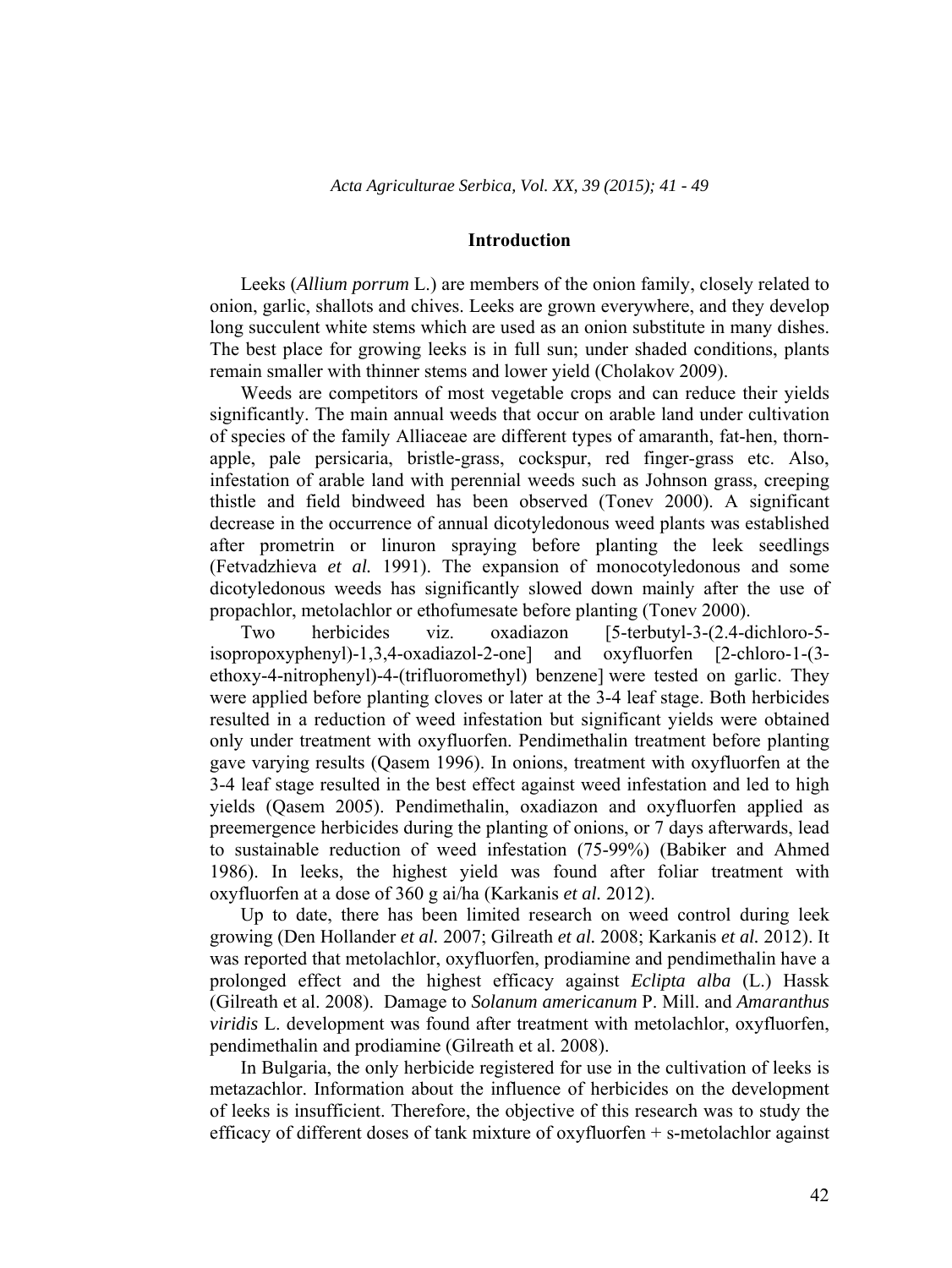weed infestation and their influence on length and diameter of the false stem, and yield.

#### **Materials and methods**

The research was conducted in the period 2010-2012 in the experimental field of the University of Forestry – Sofia, on a Fluvisol soil. The leek cultivar 'Bulgarian Giant' was grown through seedlings which were planted in the second half of June according to the scheme  $60+25+25+25+25/15$ . The preceding crop was broccoli. The leek was cultivated by drip irrigation. Each trial was laid out in a randomized block design with four replications (4x40), with protection zones. The experiment included five treatments: I - control – untreated and weeded manually (K); II - control - untreated and non-weeded  $(K_0)$ ; III – treated with smetolachlor (Dual Gold 960 EC at a dose of 80 ml/da) + oxyfluorfen (Goal 2 E at a dose of 100 ml/da); IV – treated with s-metolachlor (Dual Gold 960 EC at a dose of 60 ml/da) + oxyfluorfen (Goal 2 E at a dose of 75 ml/da); V – treated with s-metolachlor (Dual Gold 960 EC at a dose of 40 ml/da) + oxyfluorfen (Goal 2 E at a dose of 50 ml/da). The number of weeds was recorded 30, 60 and 90 days after treatment (DAT – day after treatment) with the tank mixture at fixed sites of  $1m^2$ , for each treatment and replicate. The efficacy of the tested tank mixtures was recorded by Abbot's formula:

 $WG\% = (CA-TA/CA) \times 100$ , where:

WG% - the percentage efficacy of the herbicides;

CA - living individuals in the control after treatment;

TA - individuals living in the variant after treatment.

The length and diameter of the false stem were measured on 10 plants, and the average results were presented. The total yield was established in tons per decare (t/da) in replications and variants. Data were subjected to statistical analysis using dispersion method. Means were separated by Tukey test.

#### **Results and Discussion**

The level of weed infestation in the agrocenosis of leeks recorded 30 and 60 days after treatment is given in Figure 1. In this agrocenosis the following weed species were established: cockspur (*Echinochloa crus-galli* L.), red finger-grass (*Digitaria sanguinalis* (L.) Scop.), galinzoga (*Galinsoga parviflora* Cav.), amaranth (*Amaranthus retroflexus* L.), purslane (*Portulaca oleracea* L.), and pale persicaria (*Polygonum lapathifolium* L.).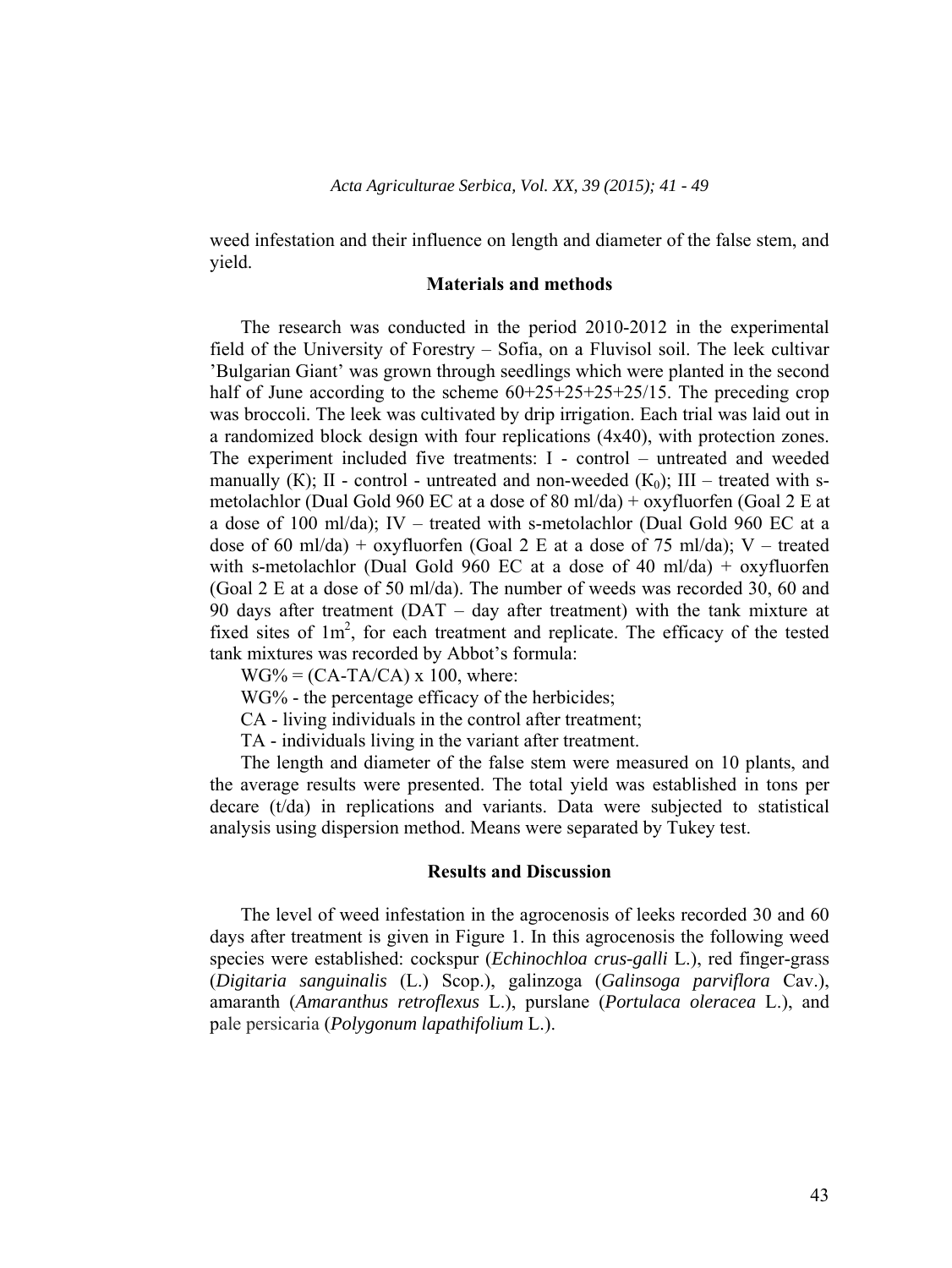

Fig. 1. Average number of weed species/1  $m^2$  after treatment with tank mixtures of pre-emergence herbicides at 30 and 60 DAT

At 30 DAT, the strongest weed infestation was established in Variant II (untreated control) where the most widespread weed plants were cockspur, purslane and galinzoga. Among the variants treated, the highest weed infestation was observed in Variant V (the lowest doses of both herbicides). In all variants, an increase in weed infestation at 60 DAT was established. The lowest level of weed infestation was found in Variant III after application of higher doses of the herbicide mixture, followed by Variant IV.

The efficacy of the applied mixtures of pre-emergence herbicides against weeds is shown in Fig. 2.

The lowest herbicide efficacy against red finger-grass (12.5%), cockspur (75.2%), and galinzoga (80.3%) was established in Variant V (Dual Gold 960 EC at a dose of 40 ml/da + Goal 2 E at a dose of 50 ml/da). The toxicity of the tank mixture to the other weeds in the agrocenoses interfering with leek production was above 90%. In Variant III, herbicides showed an efficacy of 87.5% against red finger-grass, 100% against amaranth and pale persicaria. Increased efficacy in all variants was established at 60 DAT since the lowest efficacy was recorded in Variant V- against red finger-grass - 55.7% and against galinzoga - 65.3%. In the observed area, a slight increase in the number of weed species in the leek agrocenoses was observed at 90 DAT (Fig. 3). Treatments resulted in a low growth rate of existing weed species as they did not compete with the growth of leek plants. Therefore, it might be concluded that treatment with the highest dose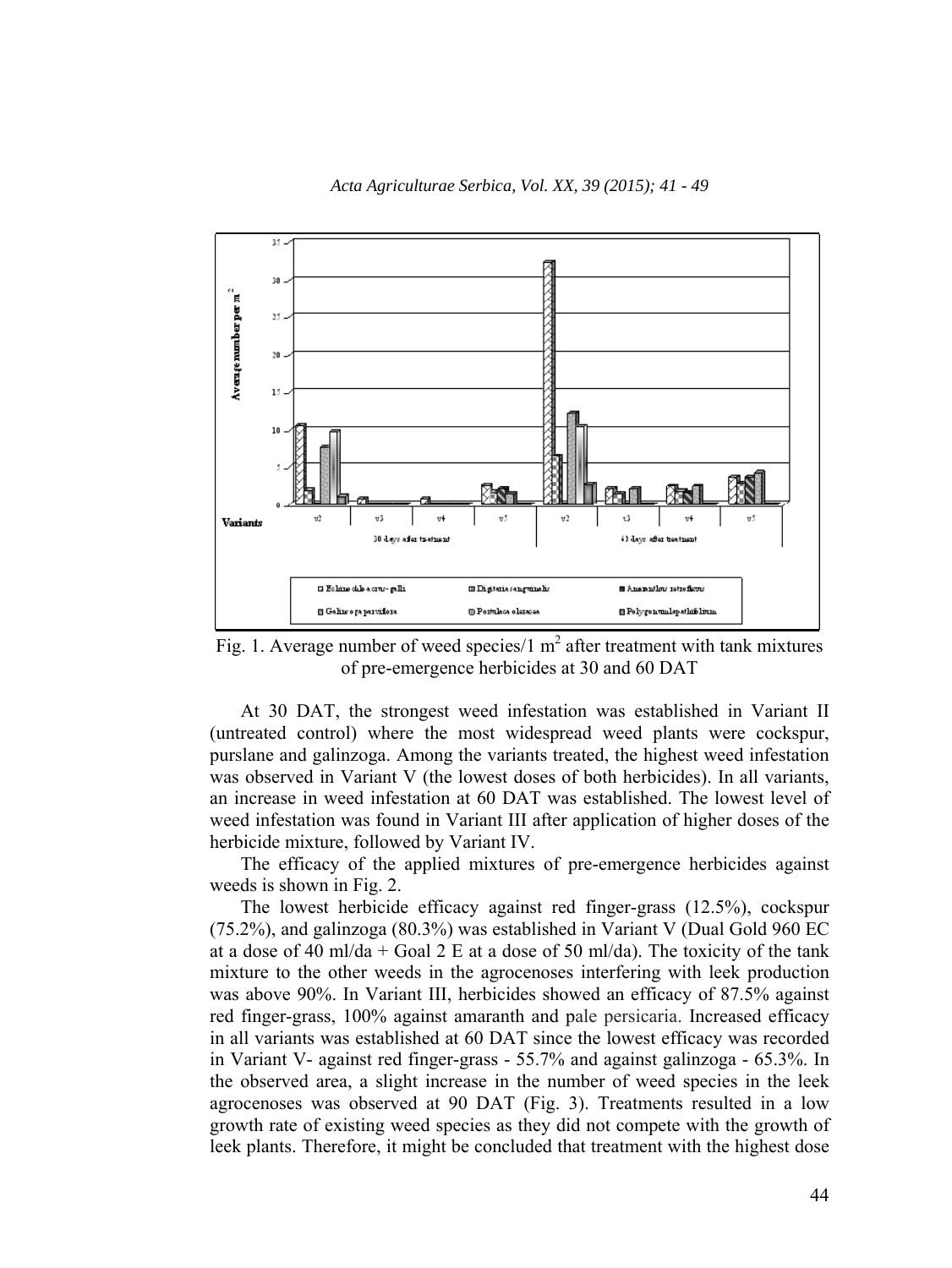of herbicides decreased the weed infestation. The higher dose of a.i. Smetolachlor inhibited the development of cockspur in Variant III and enhanced herbicide efficacy to 95.9%; toxicity to red finger-grass was 77.4 %. The lower dose of a.i. S-metolachlor (Variant V) revealed a lower effect against cockspur (89.9%) and red finger-grass (51.6%). A high efficacy against amaranth, purslane and galinzoga was established in Variant III after applying the higher dose of a.i. oxyfluorfen. In Variant V, efficacy against these weeds was 83.5%, 89.1%, and 63.5%, respectively. Similar results were reported by other authors (Babiker and Ahmed 1986).



Fig. 2. Efficiency of pre-emergence herbicide tank mixtures compared to the control

The mean values of stem length and diameter in leek are presented in Fig. 4. The thinnest stems were recorded in Variant II (untreated control) as the result of shading by the weed plants. Our results are in good concordance with those demonstrated by Cholakov (2009) and Karkanis et al. (2012). The highest values of the studied traits were recorded in Variant I, followed by Variant III. Based on the results reported here, it can be suggested that a direct correlation between the levels of weed infestation and the length and diameter of the stem exists.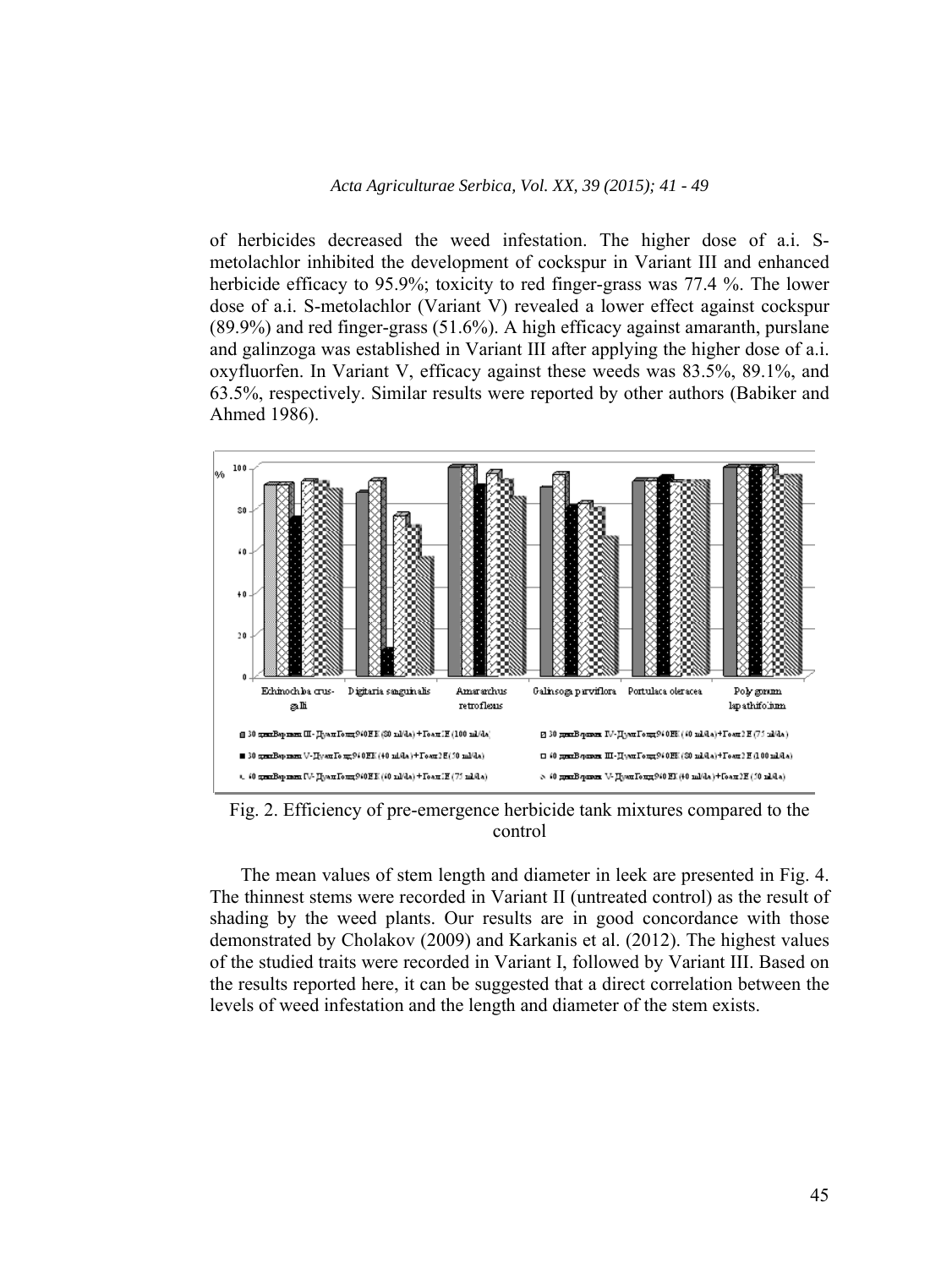



Fig. 3. Average number of weed species/1 m2 after treatment with tank mixtures of pre-emergence herbicide at 90 DAT



Fig. 4. Average length and diameter of false stem (cm)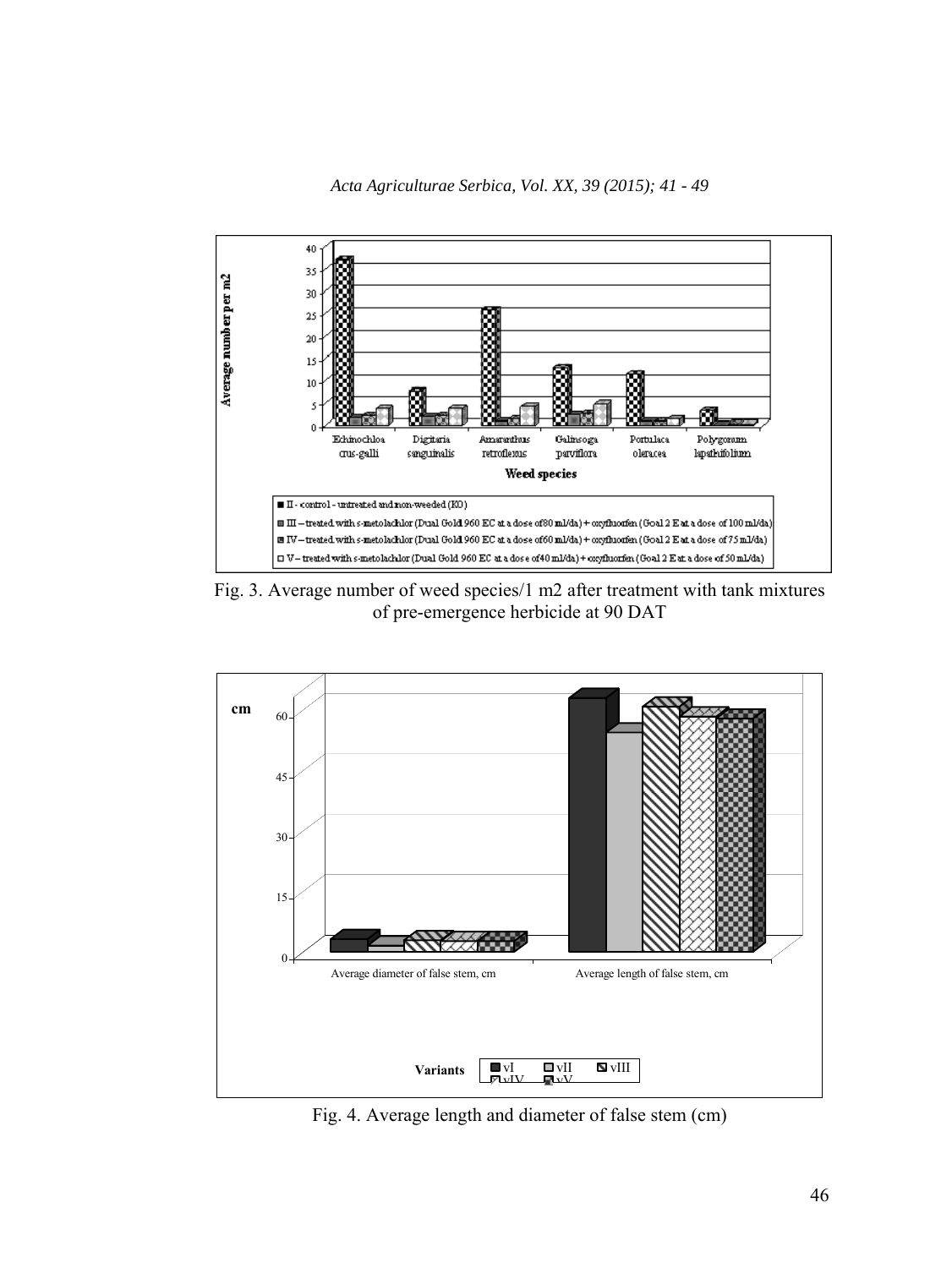Stem length differed from the other tested variants only in Variant II (untreated control) (Table 1).

| Variants | Average false   | Average false     | Average yield,    |
|----------|-----------------|-------------------|-------------------|
|          | stem length, cm | stem diameter, cm | t/da              |
|          | $63^{\circ}$    | $3.24^{\rm a}$    | 7.03 <sup>a</sup> |
|          |                 | 1.56 <sup>c</sup> | .93 <sup>a</sup>  |
|          | $60.9^{\rm a}$  | $2.85^{\circ}$    | $\leq Q^{\circ}$  |
|          |                 |                   |                   |
|          |                 |                   |                   |

Table 1. Average value of the studied biometric parameters and the obtained yield (2010-2012)

Means with the same letter in each column are not significantly different using Tukey's test ( $P \le 0.05$ )

Treatments with the herbicide tank mixtures (III-V) showed no difference in this parameter. Both controls (hoed and untreated) had respectively the largest and smallest values of these traits. The results reflected the average yield of leek. The variants treated with tank mixtures of pre-emergence herbicides exceeded the yield obtained under cultivation without chemical or mechanical treatments and were lower than those with manual removal of weeds.

#### **Conclusion**

It has been found that treatment with the tank mixture of pre-emergence herbicides Dual Gold 960 EC and Goal 2 E caused a reduction in weed infestation at the three application rates as compared to the control. The lowest weed infestation was observed in Variant III treated with the highest doses of herbicides (Dual Gold 960 EC at a dose of 80 ml/da + Goal 2 E at a dose of 100 ml/da).

There was a high herbicidal efficacy of the studied tank mixture and the length of toxicity for more than three months.

It has been found that after treatment with Dual Gold 960 EC (80 ml/da) + Goal 2 E (100 ml/da) the efficacy against observed weed species in the observed area was 82.7% and 97.1%. This variant is closest to the control values of the indicators viz. length and diameter of the stem and yield of leek.

The applied herbicide tank mixtures can be used easily during the growing stage of leeks and they efficiently control the widespread monocotyledonous and dicotyledonous weed species.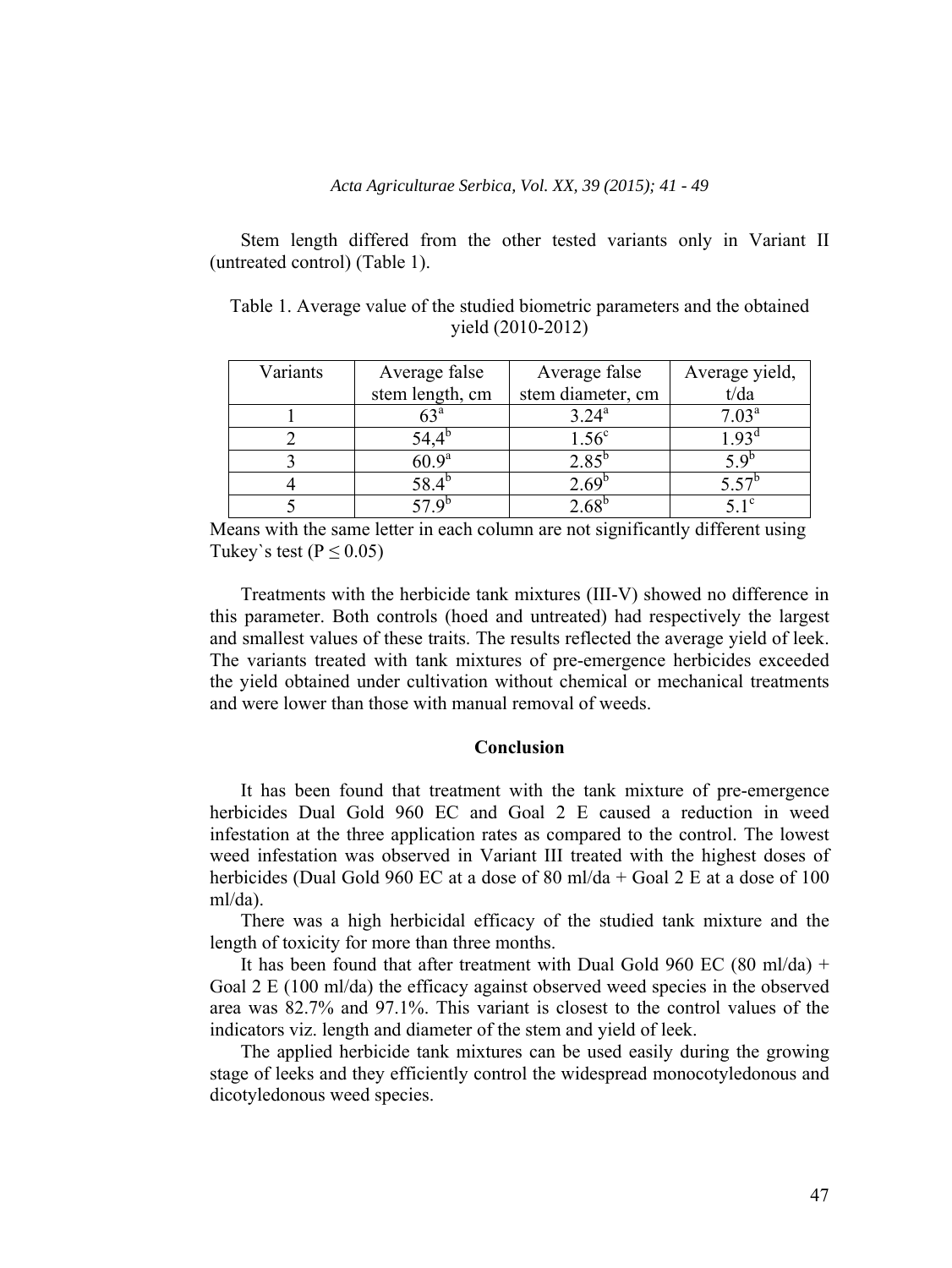#### **References**

Babiker A. G. T., Ahmed M. K. (1986): Chemical weed control in transplanted onion (Allium cepa L.) in the Sudan Gezira. Weed Res., 2 (26): 133-138.

Cholakov, D. T. (2009): *Vegetable growing*. Plovdiv. (in Bulgarian)

- Den Hollander N. G., Bastiaans L., Kropff M. J. (2007): Clover as a cover crop for weed suppression in an intercropping design: II. Competitive ability of several clover species. Eur. J. Agron., 26 (2): 104–112.
- Fetvadzhieva, N., A. Zhelev, Z. Dechkov, P. Pavlov, A. Dimov, V. Spassov, V. Topalov, R. Kondarev. (1991): Herbology, Sofia, Zemizdat. (in Bulgarian).
- Gilreath J. P., Santos B. M., Gilreath Ph. L., Maynard D. N. (2008): Efficacy of early post-transplant herbicides in leeks (Allium porrum L.). Crop Protection, 27 (3-5): 847-850.
- Karkanis A., Bilalis D., Efthimiadou A., Katsenios N. (2012): Comparison between conventional and organic weed management: growth and yield of leek (Allium porrum L.). Hort. Sci. (Prague) 39 (2): 81–88.
- Qasem J. R. (1996): Chemical weed control in garlic (*Allium sativum* L.) in Jordan. *Crop Protection*, **15 (1):** 21-26.
- Qasem J. R. (2005): Chemical control of weeds in onion (*Allium cepa* L.). *J. Hort. Sci. & Biotech*., **80 (6)**: 721-726.
- Tonev, T. (2000): Manual for integrated weed control and crop farming. Plovdiv, Agricultural University – Plovdiv, vol. 2. (in Bulgarian).